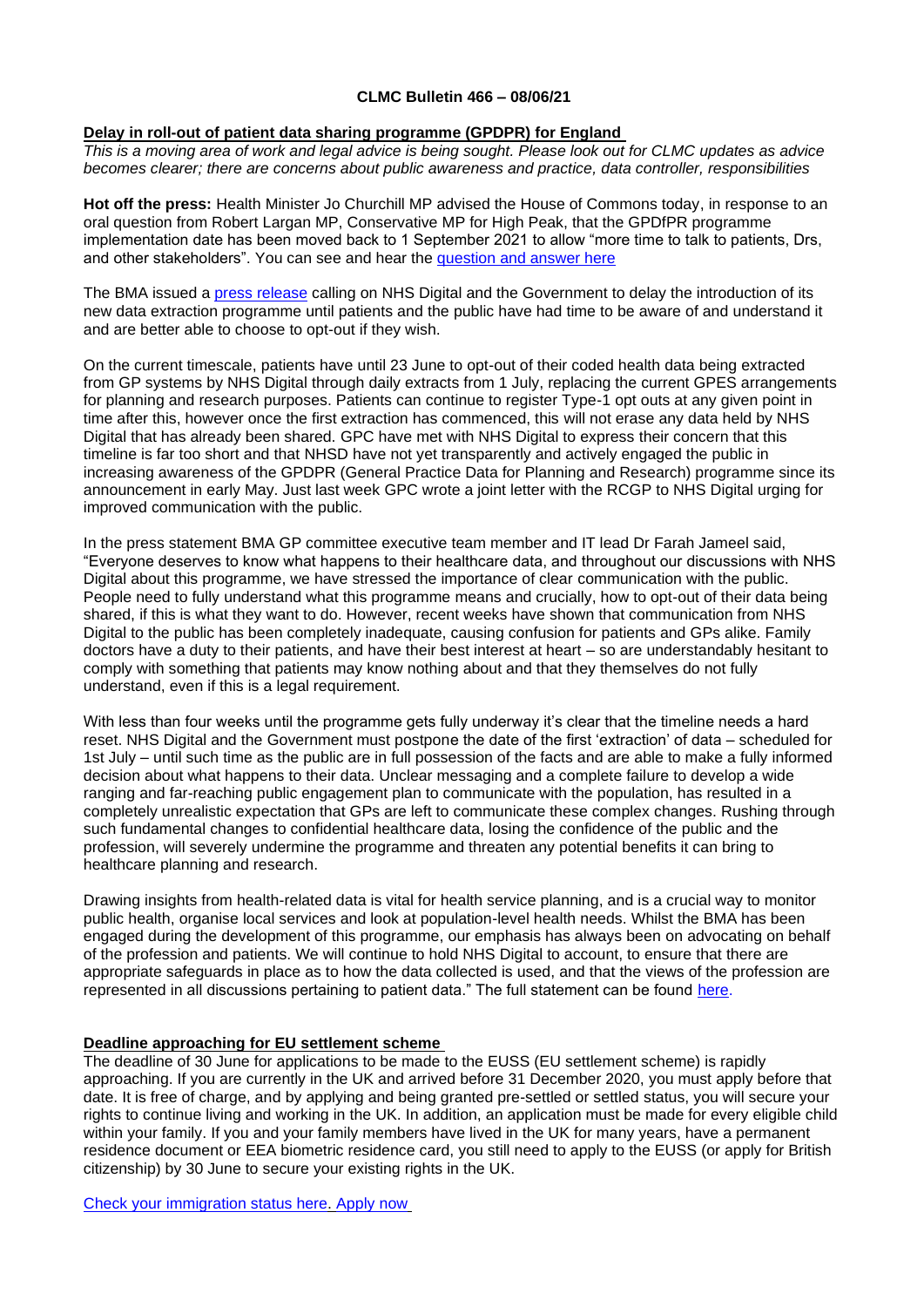# **Spirometry**

NHS England have suggested that spirometry services should be restored. [This guidance](https://generalpracticebulletin.cmail19.com/t/d-l-qdkiduy-juxdhitut-m/)  [document](https://generalpracticebulletin.cmail19.com/t/d-l-qdkiduy-juxdhitut-m/) comprises information from the Association for Respiratory Technology and Physiology (ARTP) and the Primary Care Respiratory Society (PCRS). It was developed from a task and finish group established by NHS England's Clinical Policy.

GPC guidance for [spirometry in general practice](https://www.bma.org.uk/advice-and-support/gp-practices/gp-service-provision/spirometry-in-general-practice) remains unchanged. We believe this important diagnostic and monitoring tool should be properly commissioned and sufficient capacity should be made available for practices to be able to access this for their patients. NHS commissioners in many areas are failing to make this service fully available and must do more to support accurate diagnosis of both asthma and COPD. There is no contractual obligation for practices to do this themselves, and with the current infection protection and control restrictions still in place it is not practical for most practices to set aside treatment rooms to be able to complete this.

## **New PCSE GP pay and pensions portal**

On 1 June, new GP pay and pensions system launched. Ahead of this many GPs received automated emails from PCSE informing them that they had been given full access to the system. The emails gave access rights based on the recipient being a GP principal, a salaried GP, a locum and a portfolio GP. Unsurprisingly this created a lot of unnecessary confusion.

PCSE sent a follow up email to those recipients explaining that the allocation to all roles was to ensure that GPs can access all aspects of the new service, including historic pensions data. They added that the receipt of these emails did not mean that their status on the performers list had been changed.

Whilst the clarification was helpful, GPC were not informed of PCSE's plan to send these emails. It has also become apparent that there are many GPs who have not yet received these emails. PCSE advise that these GPs will receive a single email, in place of the four, by the end of this week.

GPs and practices should log on and confirm they have access to the system. The new system should give access to data that many GPs have not seen before. Navigating the system and becoming familiar with terminology is a challenge and some areas of the portal will only be relevant to certain types of GP.

#### [Read the user guides and other resources for the new system here.](https://pcse.england.nhs.uk/services/gp-pensions/support/?utm_source=The%20British%20Medical%20Association&utm_medium=email&utm_campaign=12427736_GP%20ENEWSLETTER%2003062021&utm_content=User%20guides%20and%20resources&dm_t=0,0,0,0,0)

GPC expect there to be data gaps and PCSE say it has additional resources to meet the anticipated demand. Any issues should be [raised with PCSE.](https://bma-mail.org.uk/t/JVX-7EDAW-JCJOU4-4GLUTO-1/c.aspx) Your pension data must be correct and complete, so do log on and check. The BMA will be monitoring both the pension and practice payment aspects very closely.

#### **TNA (Trainee Nursing Associate) information webinars Monday 28th June 10.30-12 noon and Wednesday 7th July 1-2.30pm**

Both webinars are identical and will:

- Explain the role of the nursing associate including hearing from a nursing associate currently working in practice.
- Discuss the training involved to become a nursing associate.
- Discuss funding.
- Provide further information on the practical next steps for employers and individuals who would like to pursue a trainee nursing associate programme.

In addition to the TNA role being added to the ARRS in October 2020, funding has been announced for any trainees starting on programme between April 2021 and end of March 2022 as follows:

Standard offer - a total funding of £8,000 over two years (£4,000 per year) per TNA or

Learning Disability offer - for TNA that are working at least 50% of their practice time within a Learning Disability field /With LD clients will receive total funding of £15,800 over two years (£7,900 per year) per TNA.

If you would be interested in attending, please complete the short form on the link below: [CLICK LINK TO COMPLETE REGISTRATION FORM](https://forms.office.com/Pages/ResponsePage.aspx?id=K5Gn_5ewMUGcD9DoB1Wyqx4cIlPK1LFHoEMQq51WtKhUNFZJT0hYS1lMMjc3TVVKUkdKWVRVVUpBSy4u)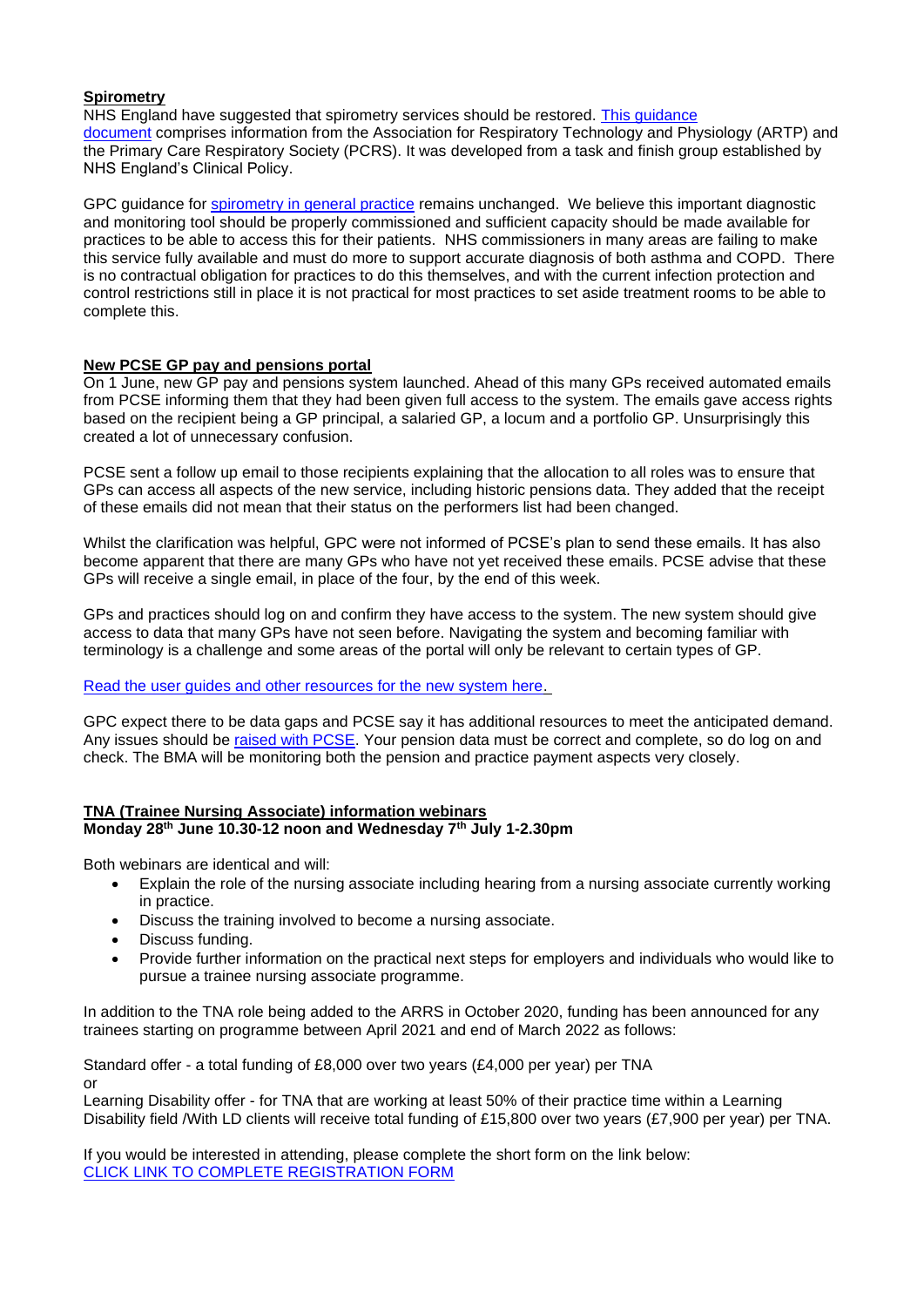# **GP partners and practice managers sought for research on locum doctors**

Manchester University, funded by the Institute for Health Policy and Organisation, is conducting research exploring how temporary or locum doctors work in the NHS, what they do, how their work is organised, and what effects that might have on the quality and safety of healthcare for patients. They aim to find ways to improve the working arrangements for locum doctors.

[Find out more information, including how to take part](https://bma-mail.org.uk/t/JVX-7EDAW-JCJOU4-4GLUTR-1/c.aspx)

#### **NHS cervical screening management system to be introduced on 30 October**

NHS Digital has been commissioned by NHSX to develop and implement a new IT system, which they say will be simpler and easier to use. It will replace the current call/recall IT system for cervical screening, which sits on the National Health Application and Infrastructure Services platform. As a first step in the transition to the new system, NHS Digital will be working closely with local IT teams and registration authorities for providers to ensure readiness. We will keep you updated on developments.

#### **Mask Exemptions for airline passengers in relation to COVID-19**

GPC have received some reports of airlines asking for medical evidence to support mask exemptions for passengers. The response to these requests is that Government guidance clearly states that there is no requirement to have written evidence for an exemption for face covering rules and that people do not need to ask for proof from a doctor. GPC have stated in response to such queries that this is exactly the kind of activity that hardworking staff should not be distracted by while doing their utmost to care for ill patients, and practices are not obliged to undertake it.

#### **Mental health and wellbeing – looking after you and your practice team**

**GP appraisal leads and GP tutors offer of telephone support conversations** remain for any GP who feels they would like to talk through any aspect of their professional/personal life that has been affected by Covid. To organise a telephone support conversation, either with the appraisal lead or with a GP tutor, please contact the appraisal team, or email [di.jelley@nhs.net](mailto:di.jelley@nhs.net)

**Crisis Coaching & Mentoring**: [Coaching and mentoring sessions are available now](https://people.nhs.uk/support-for-leaders/coaching-and-mentoring-for-leaders/) for all NHS and Health and Social Care leaders. Delivered by The Centre for Army Leadership and Meyler Campbell Coaching, these sessions are designed to support with the huge pressure on the ability of the NHS to deliver safe, high-quality care, sharpen focus on meeting the core needs of staff, ensuring wellbeing and sustained motivation to deal with this rapidly changing situation. The intervention will give leaders an understanding of crisis leadership that goes beyond what is necessary and focused on engagement and motivation through Covid19. Further information and how to register [see link here](https://people.nhs.uk/support-for-leaders/coaching-and-mentoring-for-leaders/)

CLMC continue to offer [wellbeing services via](https://www.clevelandlmc.org.uk/page1.aspx?p=20&t=2) **Validium for ALL working in general practice within Tees** (including locums). We understand that a number of staff have accessed this confidential service and it has been well received.

The BMA now offers face-to-face counselling, in addition to their [existing wellbeing services.](https://bma-mail.org.uk/t/JVX-7CV5G-JCJOU4-4FIBPR-1/c.aspx) For the next six months, you can access one-off support or, after triage, a structured course of up to six face-to-face counselling sessions, provided by the BMA's existing accredited provider Health Assured, through a grant from the [CHSA.](https://bma-mail.org.uk/t/JVX-7CV5G-JCJOU4-4FIBPS-1/c.aspx) Call 0330 123 1245 today or [visit the website](https://bma-mail.org.uk/t/JVX-7CV5G-JCJOU4-4FIBPT-1/c.aspx) for more information. Access the [BMA's](https://www.bma.org.uk/advice-and-support/covid-19/your-health/covid-19-your-wellbeing)  [COVID-19 wellbeing pages](https://www.bma.org.uk/advice-and-support/covid-19/your-health/covid-19-your-wellbeing) and the [BMA wellbeing twitter page](https://twitter.com/bmawellbeing?lang=en)

The BMA's [report on the mental health and wellbeing of the medical workforce](https://www.bma.org.uk/advice-and-support/nhs-delivery-and-workforce/mental-health-of-doctors-and-medical-students/improving-the-mental-wellbeing-of-doctors-and-medical-students) which sets out ten recommendations to be addressed to protect staff during the pandemic and in the future. The BMA continues to offer **[wellbeing services and confidential 24/7 counselling and peer support](https://www.bma.org.uk/advice-and-support/your-wellbeing#wellbeing-support-services) for all doctors and medical students**, as well as their partners and dependents, on 0330 123 1245. For hard copies of the [Wellbeing poster,](https://www.bma.org.uk/media/2217/bma-wellbeing-covid-19-poster.pdf) please email [wellbeingsupport@bma.org.uk](mailto:wellbeingsupport@bma.org.uk)

There is also a wealth of [NHSE provided support](https://www.england.nhs.uk/supporting-our-nhs-people/wellbeing-support-options/support-offers/) available to you and your team including a **wellbeing support helpline, a 24/7 text alternative, [peer to peer, team and personal resilience support,](https://people.nhs.uk/all-bitesize/) free mindfulness apps and the [#LookingAfterYouToo coaching offer](https://www.england.nhs.uk/supporting-our-nhs-people/wellbeing-support-options/looking-after-you-too/)**.